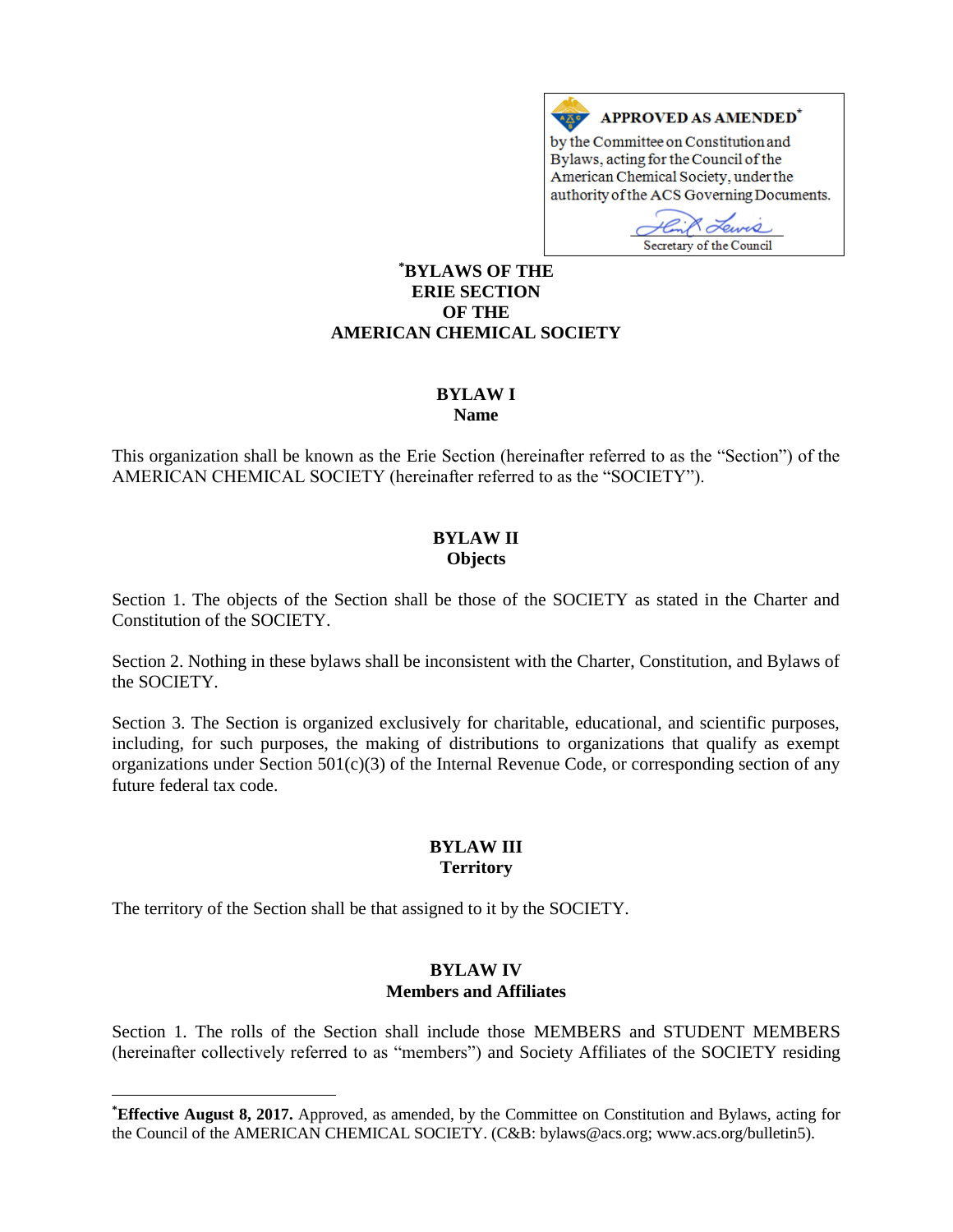within the territory of the Section provided that any exceptions to this rule shall be made in conformity with the Constitution and Bylaws of the SOCIETY.

Section 2. STUDENT MEMBERS shall be entitled to all privileges of membership except that of holding an elective position of the SOCIETY and of the Section. STUDENT MEMBERS may not serve as Councilor(s), Alternate Councilor(s), or the Temporary Substitute Councilor, and they may not hold an elective position of the Section as noted elsewhere in these bylaws but they may be appointed as committee chairs.

Section 3. Society Affiliates may be assessed dues in the amount specified by the Executive Committee. A Society Affiliate may not (1) hold any elective position(s), (2) vote for an elective position of the Section; (3) vote on Articles of Incorporation and bylaws of the Section, (4) vote for the Councilor(s) or Alternate Councilor(s), or (5) serve as a voting member of its Executive Committee. A Society Affiliate may be appointed as a committee chair.

Section 4. The Section may have Local Section Affiliates as authorized in the Constitution and Bylaws of the SOCIETY. A Local Section Affiliate shall retain affiliate status only so long as payment is made of Local Section Affiliate dues of not less than two dollars (\$2.00) per annum. A Local Section Affiliate may not (1) hold an elective position, (2) vote for an elective position of the Section, (3) vote on Articles of Incorporation and bylaws, (4) vote for Councilor(s) or Alternate Councilor(s), (5) serve as a voting member of its Executive Committee, or (6) be appointed as a committee chair.

Section 5. Members and affiliates shall have such rights and privileges as are accorded them by the Constitution and Bylaws of the SOCIETY and these bylaws.

# **BYLAW V Officers, Executive Committee, and Councilor(s)**

Section 1. The officers of the Section shall be MEMBERS of the SOCIETY and the Section and shall consist of the Chair, Vice-Chair, Secretary, and Treasurer. The Secretary and Treasurer positions may be held by the same person.

Section 2. The Executive Committee shall be the governing body of the Section and as such shall have full power to conduct, manage, and direct the business and affairs of the Section in accordance with the Constitution and Bylaws of the SOCIETY and these bylaws. The Executive Committee shall consist of the officers of the Section, the Immediate Past Chair, the Councilor(s), the Alternate Councilor(s), and two Members-at-Large. Each Member-at-Large shall be known as an Executor and shall be a MEMBER of the SOCIETY and the Section.

Section 3. The Chair and Chair-Elect of the Section shall serve for a term of one year beginning on January 1 or until their successors are elected. At the end of the Chair-Elect's term of office, the Chair-Elect shall succeed to the office of Chair. The Secretary and Treasurer shall serve for a term of one year beginning on January 1 or until their successors are elected. The Executors shall serve for a term of two years beginning January 1 or until their successors are elected and shall be elected in alternate years, whenever possible, to provide for a rotation of terms. With the exception of the Chair and Chair-Elect, the incumbent of any position is eligible for reelection.

Section 4. The duties of the officers and the Member(s)-at-Large (Executors) shall be such as usually pertain to their offices, together with those required by these bylaws and by the Constitution and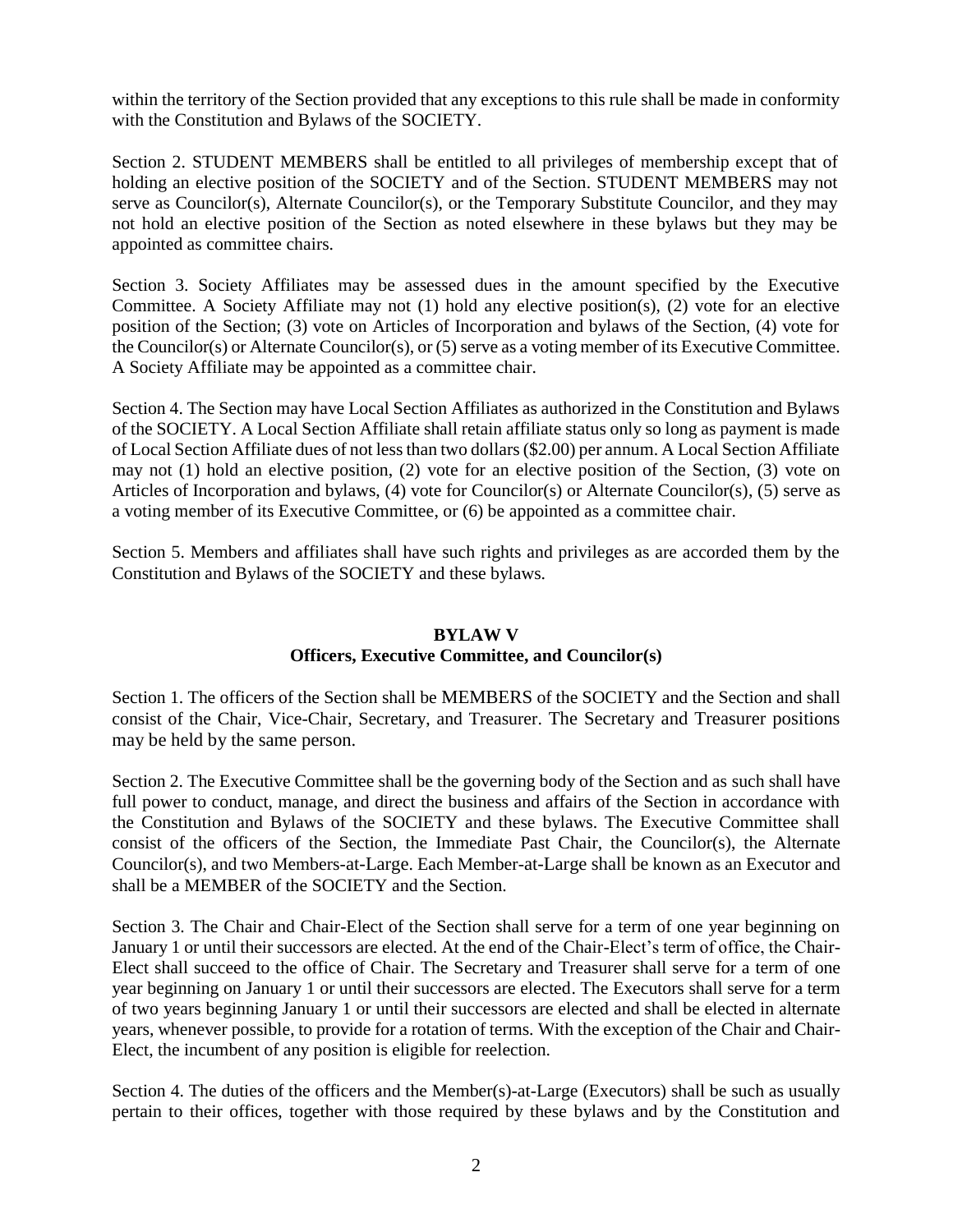Bylaws of the SOCIETY, and such other duties as may be assigned to them from time to time by the Executive Committee.

- a. The duties of the Chair shall be to preside at meetings of the Executive Committee, to carry into effect the decisions and recommendations of that Committee, to preside at meetings of the Section to conduct governance business, to appoint, with the approval of the Executive Committee, all committee chairs and committee members except as stated elsewhere in these bylaws, and to carry out the duties required by the Constitution and Bylaws of the SOCIETY.
- b. The duties of the Vice-Chair shall be to assist the Chair with the direction and management of the Section. In the absence of the Chair, the duties of the office shall devolve upon the Vice-Chair. The Vice-Chair shall also serve as Chair of the Program Committee.
- c. The duties of the Secretary shall be to take and keep a record of the minutes of the meetings of the Section to conduct governance business and of the Executive Committee, to maintain a list of members and affiliates, to send to members and affiliates such notices as the business of the Section may require, to complete the events, activities and meetings sections of the Section's annual report, and to carry out the duties required by the Constitution and Bylaws of the SOCIETY and elsewhere in these bylaws. The Secretary shall preside over meetings in the absence of both the Chair and Vice-Chair.
- d. The Treasurer shall have charge of the funds of the Section, keep an accurate record of all receipts and disbursements, receive dues, and make those disbursements approved by the Executive Committee. The Treasurer shall render an account of all transactions and of the financial condition of the Section to the Executive Committee at times set by the Committee, and shall submit such reports as are required by the Constitution and Bylaws of the SOCIETY.
- e. The duties of the Member(s)-at-Large (Executors) shall include bringing before the Executive Committee such items of concern to members of the Section that have been brought to their attention, as well as duties mentioned elsewhere in these bylaws and any duties assigned by the Executive Committee.

Section 5. Vacancies

- a. In the event of a vacancy in the office of Chair, the Vice-Chair shall assume the duties of Chair for the remainder of the term. In such case, the Vice-Chair moving into the position of Chair shall also hold that position during the normal term as Chair as part of the leadership transition.
- b. All other vacancies, except for Councilor(s) and Alternate Councilor(s), shall be filled by majority vote of the Executive Committee through interim appointment for the period up to the next annual election. At that time, the procedures for election as outlined in the bylaws of the Section shall be followed.
- c. An interim appointee to the vacated office of Vice-Chair shall not automatically succeed to the office of Chair. At the next election, both a Chair and a Vice-Chair shall be elected.

Section 6. Councilor(s), Alternate Councilor(s), and Temporary Substitute Councilor

a. The Section shall have Councilor(s) and Alternate Councilor(s) as provided in the Constitution and Bylaws of the SOCIETY. The Section's Councilor(s) and Alternate Councilor(s) shall carry out those duties assigned to them by the Constitution and Bylaws of the SOCIETY. In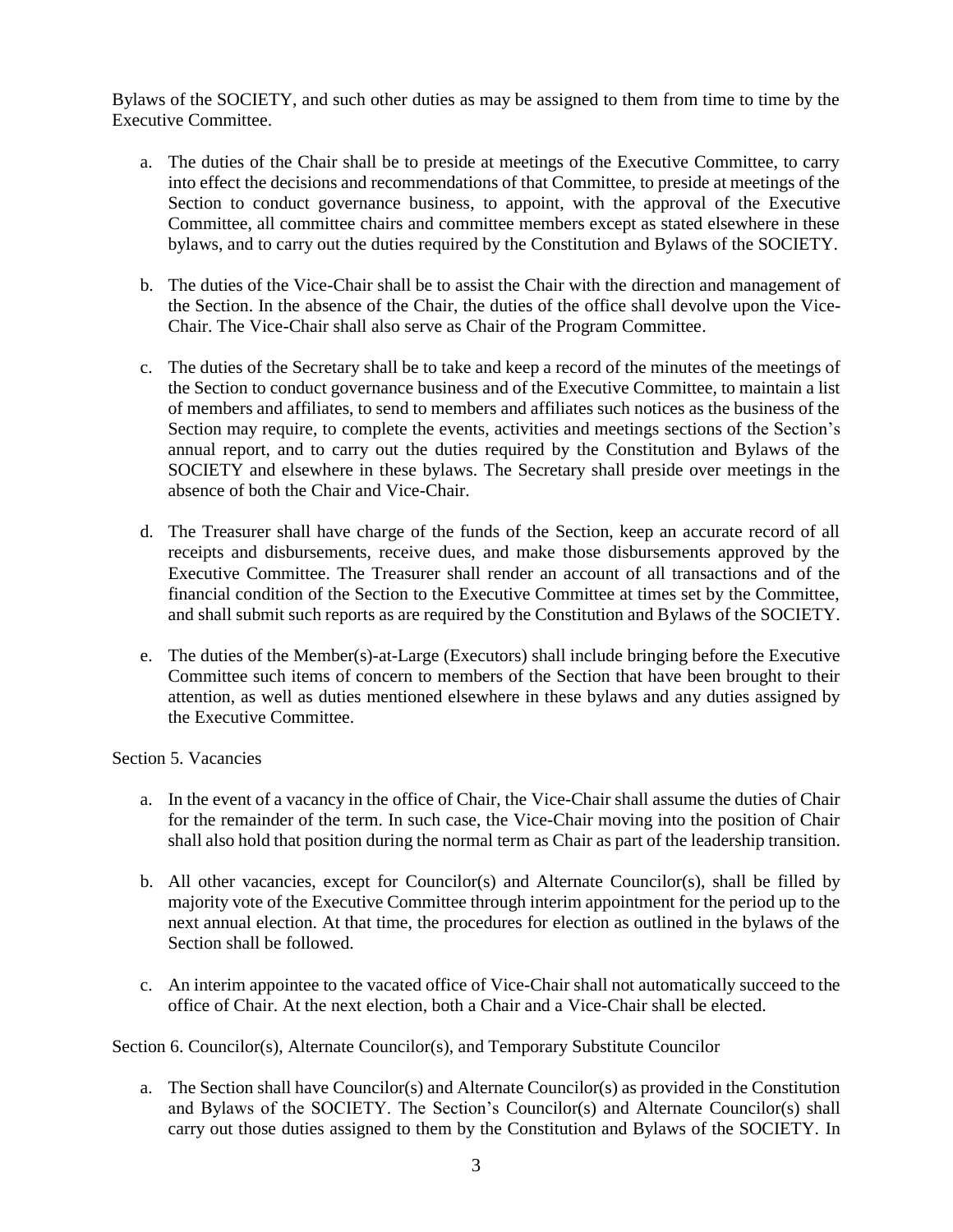particular, the Councilor(s) (or Alternate Councilor(s) or Temporary Substitute Councilor if so designated to serve in place of the Councilor for a particular meeting), shall attend meetings of the Council of the SOCIETY and represent the Section at such meetings.

- b. Councilor(s) and Alternate Councilor(s) shall be elected by ballot from among the MEMBERS for three-year terms beginning January 1 following the election. Reelection is permissible. Councilor(s) shall be elected in separate years, whenever possible, to provide for a rotation of terms in accordance with the Constitution of the SOCIETY. A partial term of one or two years shall be used whenever necessary to establish or to restore rotation of three-year terms provided that the Councilor and/or Alternate Councilor agree to the partial term before the election.
- c. In the event that a Councilor is unable to attend a specified meeting of the Council of the SOCIETY, the Chair of the Section shall appoint one of the Alternate Councilor(s) to serve as Councilor at the specified meeting. Such appointment of an Alternate Councilor shall be for only one meeting.
- d. If every Councilor and Alternate Councilor of the Section will be absent from a Council meeting, thus leaving the Section without representation at such meeting, the Executive Committee may designate one MEMBER of the Section as a Temporary Substitute Councilor in accordance with the Bylaws of the SOCIETY.
- e. The Executive Committee shall designate one or more Councilor(s) to be disqualified under the SOCIETY's Bylaw provisions for reallocation of Councilor(s) among the Sections.
- f. Any vacancy in the position of Councilor or Alternate Councilor shall be filled for the remainder of the unexpired term in a predetermined order of succession from among Alternate Councilor(s) and/or unsuccessful candidates for these positions in the following manner: the Alternate Councilor shall assume the position of Councilor for the remainder of the unexpired term and the position of the Alternate Councilor shall be filled until the next annual election by appointment by the Executive Committee, at which time the Section shall elect a MEMBER to complete the remainder of the unexpired term of the Alternate Councilor.

### **BYLAW VI Manner of Election**

Section 1. The election of officers, Executors, Councilors, and Alternate Councilors shall be conducted by a ballot distributed to all the members of the Section in accordance with the Bylaws of the SOCIETY; affiliates may not vote. The Executors shall be elected in separate years, whenever possible, to provide for a rotation of terms.

Section 2. The Executors shall prepare a Call for Nominations Announcement indicating the positions that need to be filled. The Secretary shall distribute this announcement prior to September 15 of each year. If an Executor is a candidate for office, the Executive Committee shall appoint a MEMBER to serve as a Temporary Executor for the duration of the election process. All nominees must be MEMBERS; no nominee's name shall be placed on the ballot unless the nominee has stated willingness to serve if elected.

Section 3. The Executors shall prepare a ballot bearing the names of all candidates for each office. The candidates for each office and for Councilor(s)/Alternate Councilor(s) shall be listed in an order to be selected by lot on a ballot to be distributed to each member of the Section no later than October 15.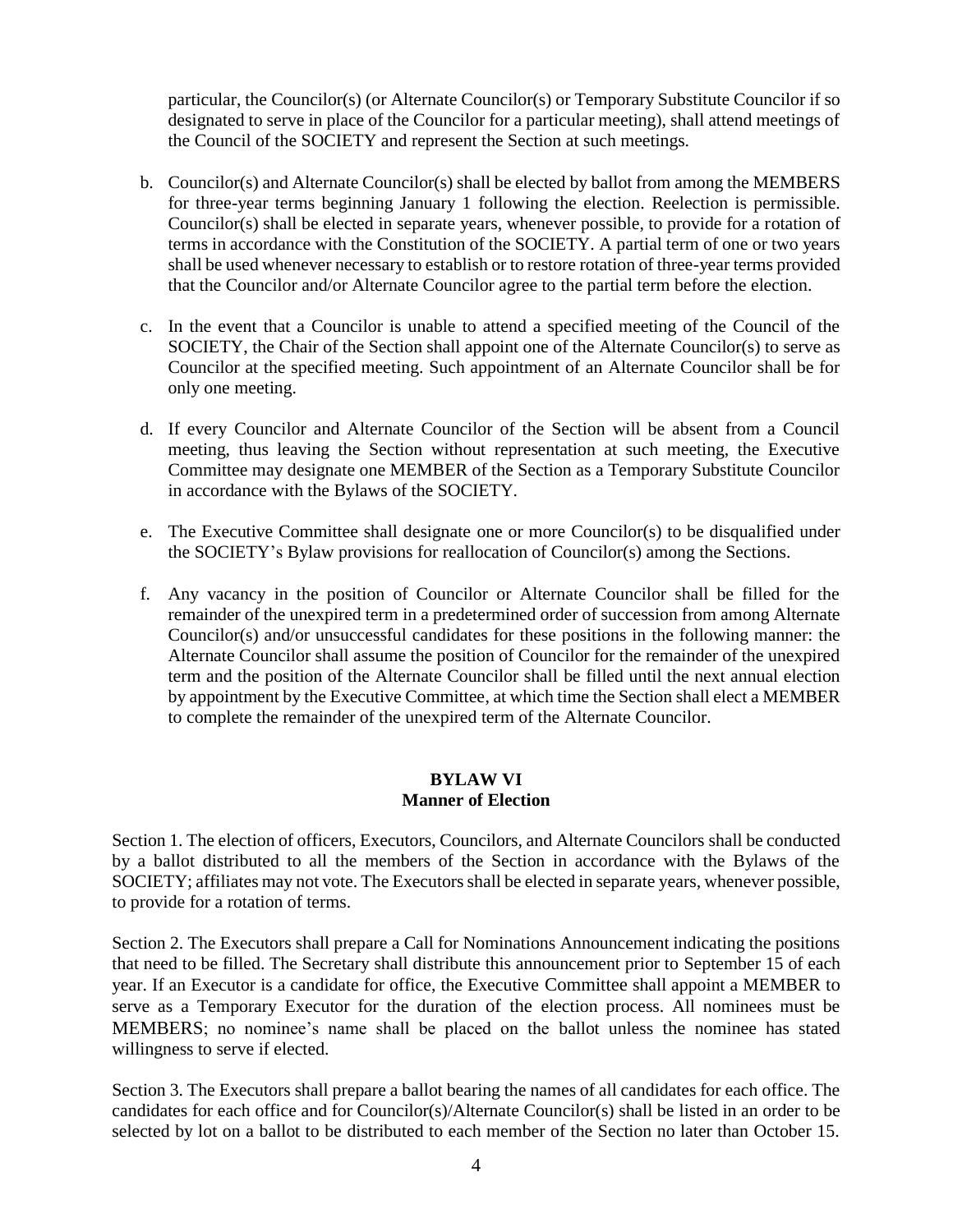The ballot shall provide for a write-in candidate for each position to be filled provided that the candidates are MEMBERS. A paper ballot shall be provided to any member who requests it. Voting shall be done by returning the ballots as directed. In order to be counted, ballots must be cast or postmarked by 11:59 p.m. EST on October 31. Valid ballots shall be counted and/or verified no later than November 10. A candidate for any office receiving a plurality of votes shall be declared elected.

Section 4. In the event that an Executor is elected as an officer, the candidate for Executor who receives the largest number of votes shall be declared elected for a two-year term and the candidate(s) who receives the next largest number of votes shall be declared elected to complete the unexpired term(s) of the Executor who is the newly elected officer.

Section 5. The Executive Committee may decide that for Councilor(s), the candidate(s) who receive the majority of votes shall be declared elected as Councilor(s); the candidate(s) who get the next largest number of votes shall be declared elected as Alternate Councilor(s). In case of a tie vote for any position, the Executive Committee, by ballot, shall elect from among the candidates who share the tie vote; the candidate receiving the largest number of votes shall be declared elected.

Section 6. The results shall be announced by the Section Chair or his or her designee as soon as possible after the election and on the Section's website soon thereafter. The results shall be certified to the Executive Director of the SOCIETY not later than December 1.

Section 7. In accordance with the SOCIETY's Bylaws, balloting procedures should ensure fair balloting that is open to all eligible members, protection against fraudulent balloting, and the timely reporting and archiving of balloting results.

# **BYLAW VII Recall of Elected Officials**

Section 1. The elected officials of the Section (officers and elected Executive Committee members, except not Councilor(s) and Alternate Councilor(s)) are subject to recall for neglect of duties or conduct injurious to the SOCIETY. Recall procedures are not applicable to Councilor(s) and Alternate Councilor(s).

Section 2. The recall of an official shall be initiated when a signed petition, indicating in writing the specific charges and reasonable substantiating evidence, is submitted to the Chair from at least five members of the Section. In the event the Chair is the official in question, the Vice-Chair shall receive the petition and shall assume the duties of the Chair with respect to this issue until the issue is resolved.

Section 3. The Chair shall, without delay, determine that the petitioners are aware of the gravity of their actions and the procedures to be followed. The Chair shall seek an alternate resolution to the problem and a withdrawal of the petition at this time. In the absence of a resolution to the problem, the Chair shall notify the members of the Executive Committee and call a special meeting within thirty days.

a. The Executive Committee shall promptly continue the recall process or dismiss the petition as ill-founded or find an alternative solution to the problem. The Chair shall promptly inform the petitioners and the official of the decision of the Executive Committee. If no contact with the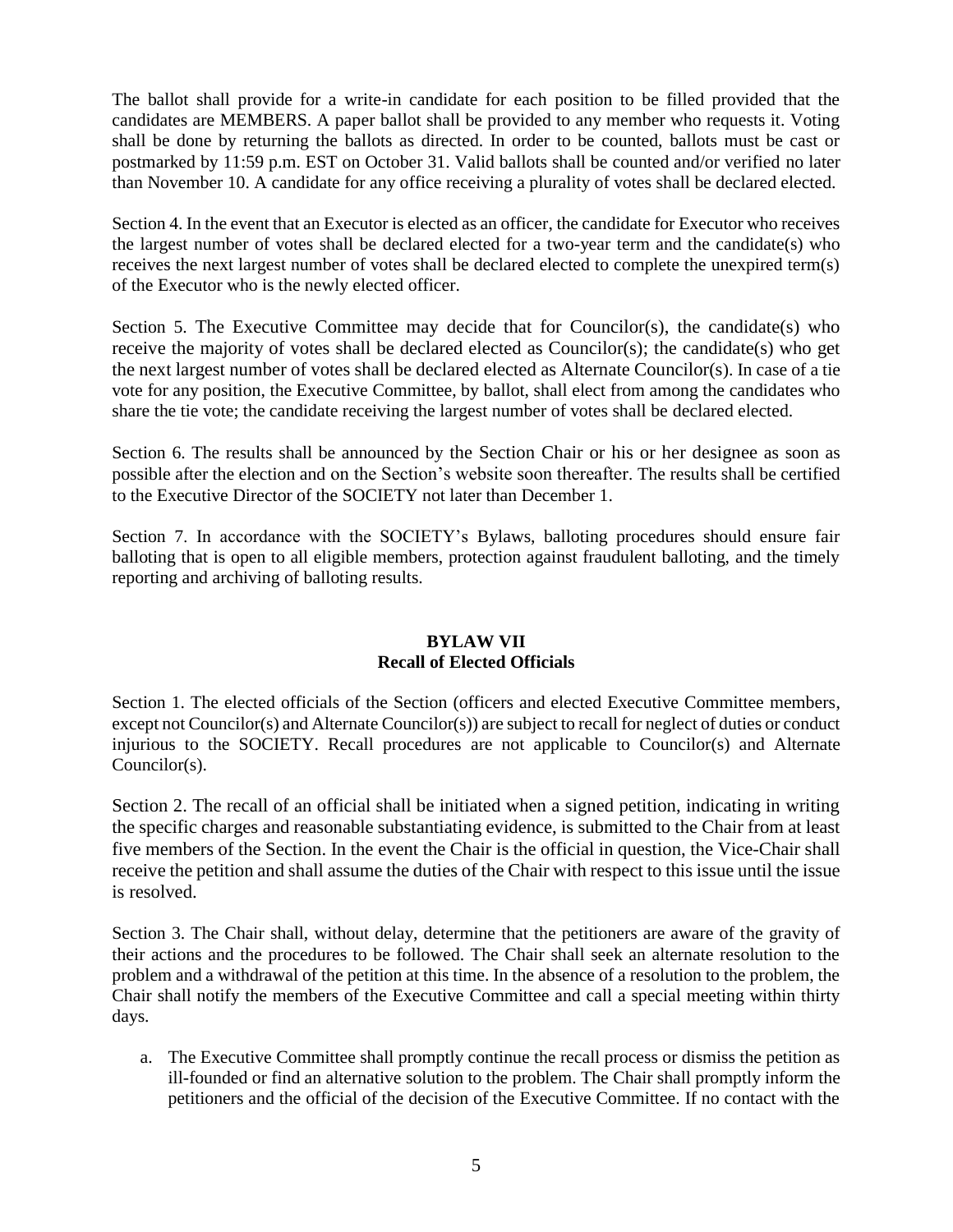official can be made after a reasonable effort, the Executive Committee may remove the official in question with a two-thirds (2/3) vote of the remaining members.

- b. If the proceedings continue:
	- (1) The Chair shall assign the duties of the official to another qualified MEMBER of the Section until the issue is resolved.
	- (2) The official shall be offered an opportunity to answer the allegations in the petition before the Executive Committee. A certified letter shall be sent to the last known address on the official SOCIETY membership roll. Upon notification, the official shall have thirty days to make a written response to the allegations.
	- (3) The Executive Committee shall decide whether or not to proceed after studying the official's response. The Chair shall inform the official and the petitioners of the decision of the Executive Committee. If the Executive Committee decides that the proceedings shall continue, the official shall choose one of the following options:
		- (a) The official may resign.
		- (b) The official may request a recall vote. Section members shall be informed, through brief written statements prepared by the Executive Committee and the official, of the issues involved with the recall vote. Both statements shall be distributed to the members with the ballot. A paper ballot shall be provided to any member who requests it. At least two-thirds (2/3) of votes cast shall be required for the official to be removed from office. The membership shall be informed of the results of the recall vote.
		- (c) The official may request a hearing and a recall vote by the remaining members of the Executive Committee. At least a two-thirds (2/3) vote of the remaining members of the Executive Committee shall be required to recall the official.
		- (d) The official may choose not to respond and thus forfeit the position.

Section 4. The vacancy provisions of these bylaws shall be used to fill a vacancy caused by a recall process. The Executive Director of the SOCIETY shall be informed of the recall and the filling of the vacancy.

#### **BYLAW VIII Committees**

Section 1. The Executive Committee shall establish committees as necessary for the proper operation of the Section. All committee members shall be members and/or affiliates of the SOCIETY and the Section.

Section 2. The Section shall have the following standing committees: Awards, Nomination, and Program. The appointments of all committee chairs are mentioned elsewhere in these bylaws. The Nomination Committee shall be comprised of the Executors.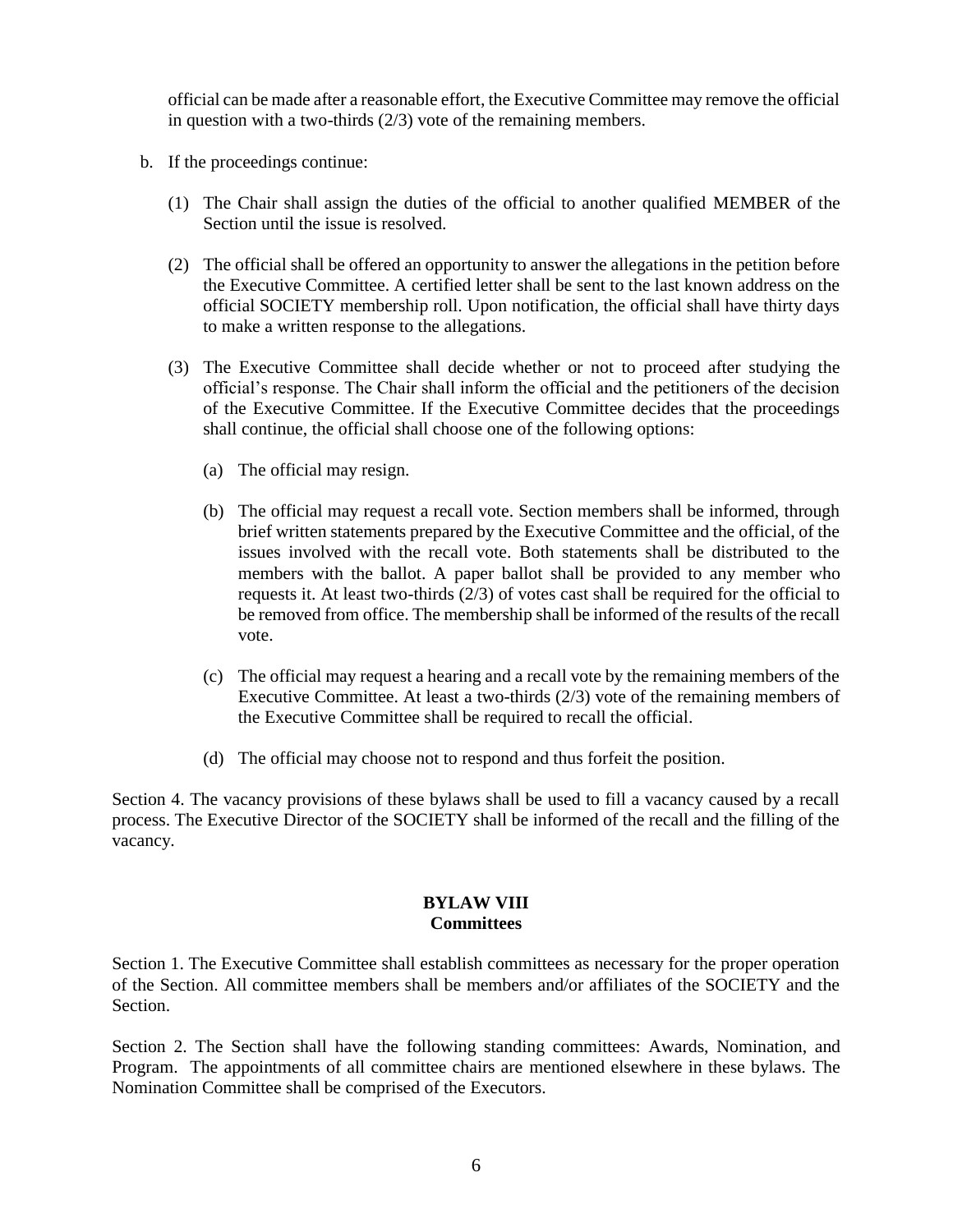# **BYLAW IX Meetings**

Section 1. The Executive Committee shall designate the times and places of the Section's meetings as it finds necessary or desirable for the proper functioning of the Section. The regular December meeting shall be designated as the annual meeting to conduct governance business.

Section 2. The Executive Committee shall set the order of business for meetings of the Section to conduct governance business. The order of business may be suspended by a majority vote of the members present.

Section 3. The Section may hold special meetings to conduct governance business upon the written request of a majority of the Executive Committee or upon the written request of 15 members of the Section. To be valid, such request shall be received by the Secretary at least ten days before the date requested for the meeting and shall state the exact nature of the business to be transacted. No other business shall transpire at such meetings.

Section 4. Meetings of the Executive Committee and meetings of the Section to conduct governance business, with the approval of the Executive Committee, may be held by means of electronic communications technology that permits those in attendance to read or hear the proceedings substantially concurrently with their occurrence, to vote on matters submitted, to pose questions, and to make comments.

Section 5. The Executive Committee shall meet upon due notice either at the call of the Chair or upon request of a majority of its members. A quorum for an Executive Committee meeting shall consist of a majority of the voting members of the Committee. In the absence of a quorum, called meetings of the Executive Committee shall adjourn to a specific date.

Section 6. The most recent edition of *Robert's Rules of Order Newly Revised* shall be the parliamentary authority for all matters not covered in these bylaws or in the SOCIETY's documents.

Section 7. Due notice of the Section's meetings, not including committee meetings, shall be sent to each member and affiliate of the Section. A quorum for the transaction of governance business at such a Section meeting shall consist of 15 members of the Section. No governance business shall be conducted in the absence of a quorum.

Section 8. The fee for registration at any special meeting shall be decided by the Executive Committee in accordance with the Constitution of the SOCIETY.

#### **BYLAW X Finances**

Section 1.

- a. Members of the Section may be assessed voluntary Local Section dues in an amount set by the Executive Committee. The Executive Committee shall have the option to waive or discount dues for STUDENT MEMBERS and for others as provided in the SOCIETY's Bylaws for waived or discounted dues.
- b. Society Affiliates may be assessed annual dues in an amount set by the Executive Committee.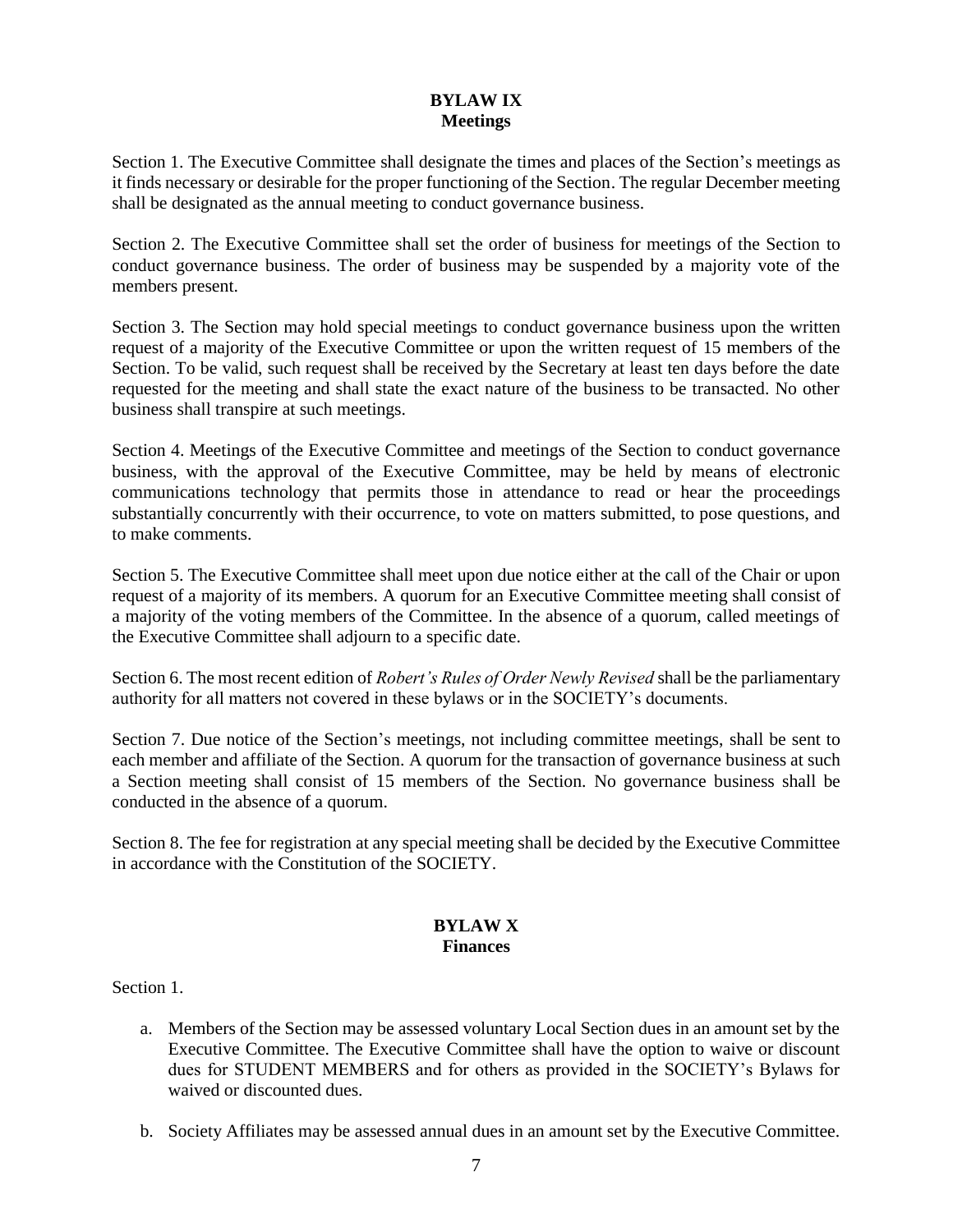c. The annual dues of Local Section Affiliates shall be determined by the Executive Committee in accordance with the Constitution and Bylaws of the SOCIETY, and as mentioned elsewhere in these bylaws.

Section 2. The Section may raise or collect funds to be expended for local purposes, and may have the entire management and control of such funds insofar as such management and control shall not conflict with any provision of these bylaws or with the Constitution or Bylaws of the SOCIETY.

Section 3. The Section may receive donations or bequests made to it, and may expend or invest the same on behalf of the Section. Such expenditures or investments shall be made by the Treasurer of the Section upon authorization by the Executive Committee.

Section 4. An annual audit of the books of the Treasurer and of any other transactions regarding the Section's funds shall be conducted by two or more disinterested members or individuals, appointed by the Executive Committee. The audit report shall be submitted to the Executive Committee by January 31.

### **BYLAW XI Amendments**

Section 1. A petition to amend the bylaws may be initiated by the Executive Committee or by a petition signed by at least eight members of the Section. If the proposed amendment is approved by the Executive Committee, if practical, it shall be submitted to the SOCIETY's Committee on Constitution and Bylaws for review.

Section 2. The Executive Committee will then incorporate all the required changes and either accept or reject any recommended changes that are suggested by the Committee on Constitution and Bylaws. The Secretary shall distribute the revised bylaws to the Section members for adoption. This may be accomplished at a business meeting of the Section provided that a minimum of four weeks' prior notice is given to the Section members.

Section 3. If a proposed amendment is not approved by the Executive Committee and if the petition is signed by at least eight members of the Section, if practical, it shall be submitted to the SOCIETY's Committee on Constitution and Bylaws for review before being distributed to the members of the Section.

Section 4. At least two-thirds (2/3) of votes cast shall be required to approve the amendment provided a quorum is present. Alternatively, or failing the presence of a quorum, the vote may be taken by a ballot distributed to all members of the Section. At least two-thirds (2/3) of the valid ballots returned must be affirmative for adoption.

Section 5. The Secretary shall distribute the outcome of the vote regarding the amendment(s) to the Section members and within one month shall meet all requirements for submitting the results to the Committee on Constitution and Bylaws.

Section 6. Amendments to these bylaws, after adoption by the Section, shall become effective upon approval by the Committee on Constitution and Bylaws, acting for the Council of the SOCIETY, unless a later date is specified.